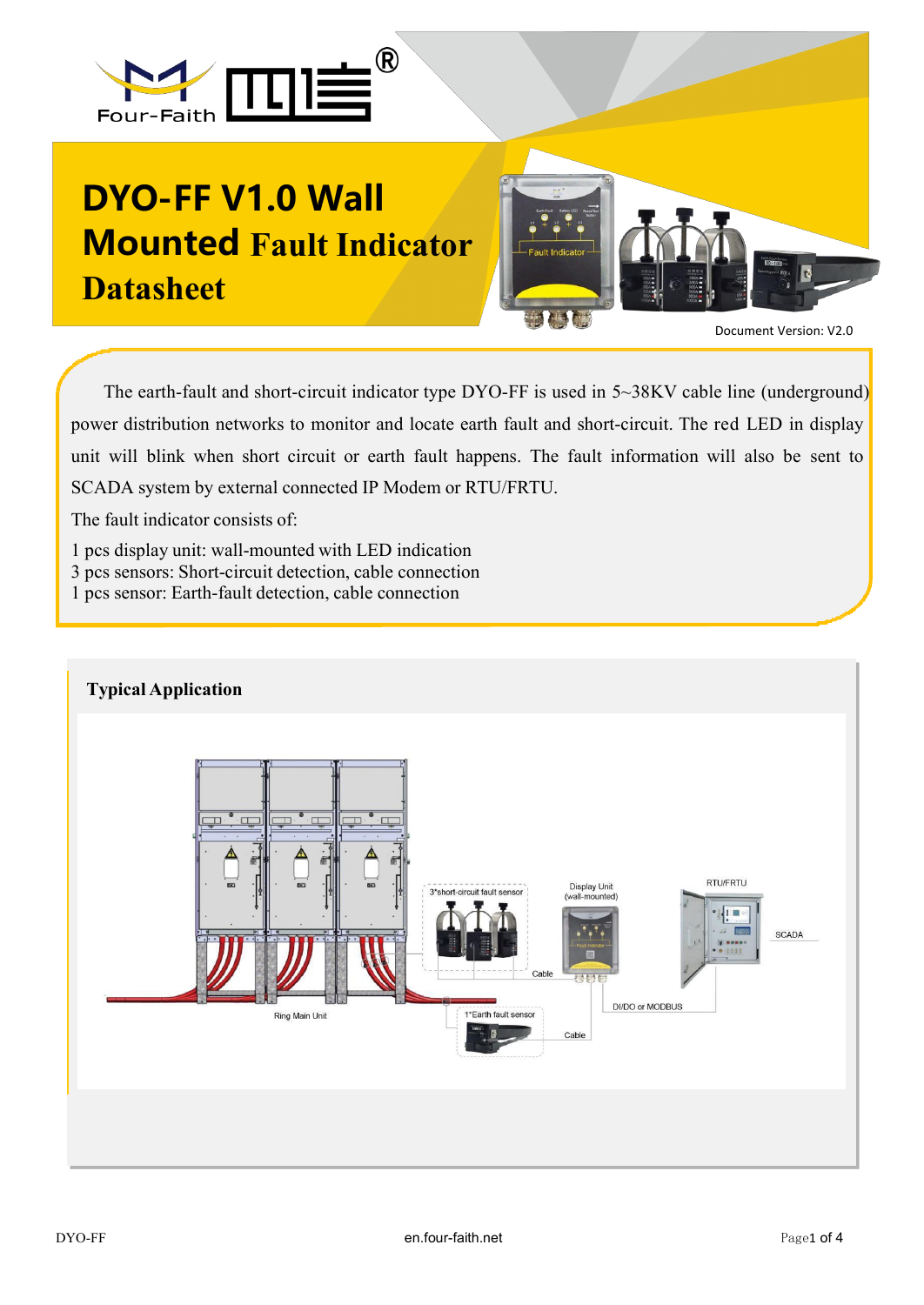## **Specifications**

| <b>Features</b>                  |                                                                                                                                                                             |
|----------------------------------|-----------------------------------------------------------------------------------------------------------------------------------------------------------------------------|
| <b>Item</b>                      | <b>Content</b>                                                                                                                                                              |
| <b>Earth-fault</b>               | Indication of earth-fault by ultra-bright blinking red LED.                                                                                                                 |
| <b>Short-circuit</b>             | Indication of transient and permanent short-circuit by ultra-bright blinking red LEDs (L1,<br>$L2$ and $L3$ ).                                                              |
| <b>Low Battery Alarm</b>         | Indication of Low battery alarm by ultra-bright blinking yellow LED.                                                                                                        |
| <b>Power Supply</b>              | The power is provided by an internal 3.6V lithium battery.<br>An external DC power supply is optional.                                                                      |
| 2 DO                             | 2 relays output, connect to SCADA, one is for short-circuit and earth-fault alarm (NO),<br>the other one is for Low battery alarm (NO or NC is selectable by Jumper inside) |
| 1 <sub>D1</sub>                  | 1 digital input, for remote reset from SCADA                                                                                                                                |
| Communication                    | A RS485 connector can be connected to IP Modem or RTU/FRTU and transmit<br>information to SCADA                                                                             |
| <b>External LED</b><br>Connector | Can be connected to the external LED lamp                                                                                                                                   |
| <b>Connectors</b>                |                                                                                                                                                                             |
| <b>Connector 1-6</b>             | Short-circuit sensors L1, L2 and L3                                                                                                                                         |
| <b>Connector 7-8</b>             | Earth-fault sensor                                                                                                                                                          |
| <b>Connector 9-10</b>            | External LED lamp                                                                                                                                                           |
| <b>Connector 11-12</b>           | DO1, Earth-fault and Short-circuit alarm                                                                                                                                    |
| <b>Connector 13-14</b>           | DO2, Low battery alarm                                                                                                                                                      |
| <b>Connector 15-17</b>           | RS485 communication connector, A for RS485+, B for RS485-                                                                                                                   |
| <b>Connector 18-19</b>           | DI, remote reset signal 9V~38VDC, DI for positive, GND for negative                                                                                                         |
| <b>Connector 20-21</b>           | External power supply 5V~36VDC, VIN for positive, GND for negative                                                                                                          |
| <b>Connector 22-23</b>           | External reset input $220~240$ VAC, not need to distinguish positive or negative                                                                                            |
|                                  | ᠳ                                                                                                                                                                           |



## **General Data**

| <b>Short-circuit Trip Current</b><br>(Phase to Phase) | 150A/360A/450A/625A, default 150A, adjustable by DIP switch      |
|-------------------------------------------------------|------------------------------------------------------------------|
| <b>Short-circuit Response</b><br><b>Delay Time</b>    | 50ms/100ms /150ms /200ms, default 50ms, adjustable by DIP switch |
| <b>Earth-fault Trip Current</b><br>(Phase to Ground)  | 40A/80A/120A/160A, default 40A, adjustable by DIP switch         |
| <b>Earth-fault Response Delay</b><br>Time             | 50ms/100ms/150ms/200ms, default 50ms, adjustable by DIP switch   |
| <b>Fault Indication</b>                               | Earth-fault: 1 Red LED<br>Short-circuit: 3 Red LED               |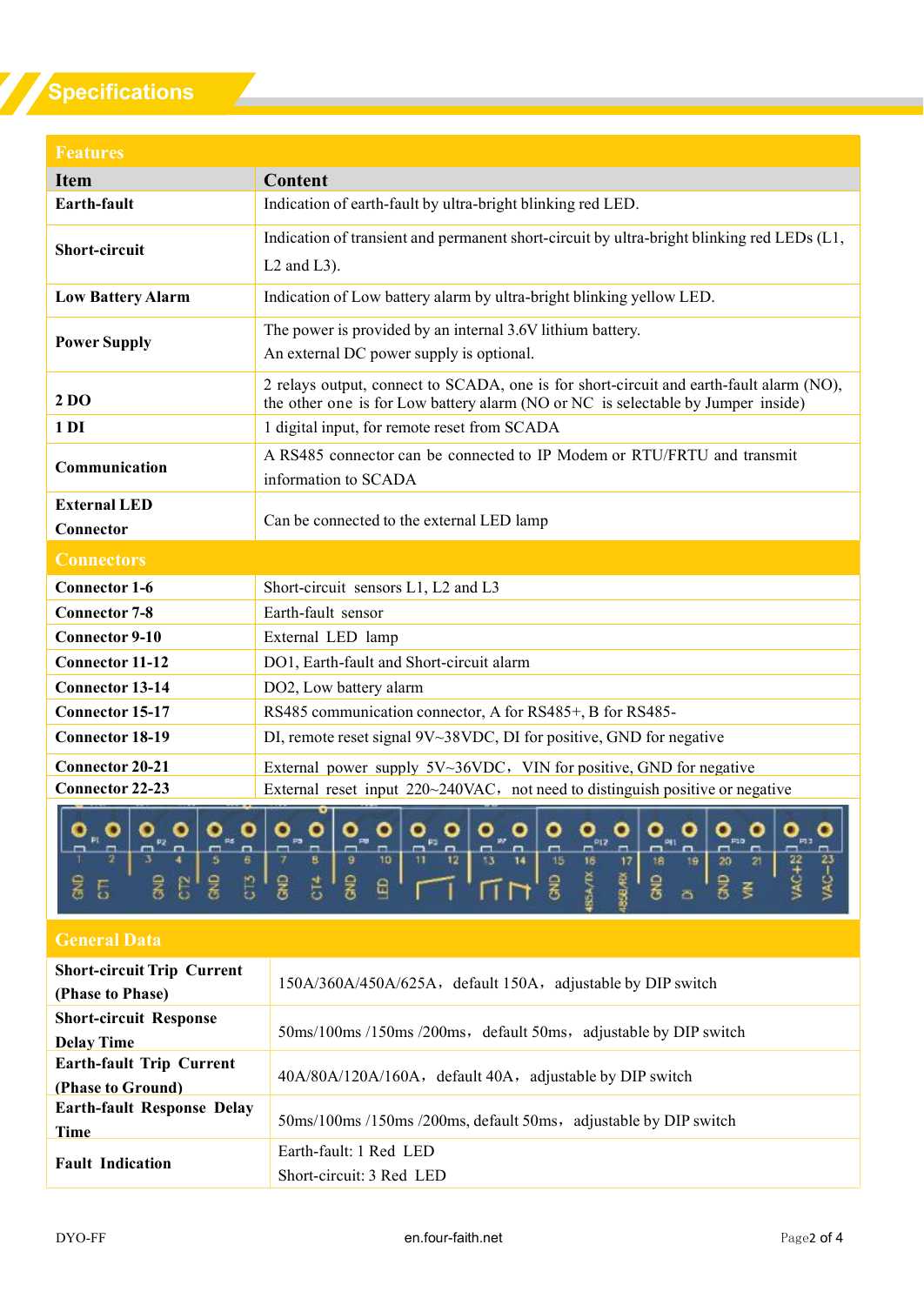|                               | Low Battery alarm: 1 Yellow LED                                                                                        |
|-------------------------------|------------------------------------------------------------------------------------------------------------------------|
| <b>Reset of the Indicator</b> | 1. Manual by push button (transient/permanent short-circuit and earth-fault)                                           |
|                               | 2. Timing Reset: 2min(for test), 12h, 24h, 48h, adjustable by DIP switch (transient short-<br>circuit and earth-fault) |
|                               | 3. DI reset from SCADA (9-38VDC) (transient and permanent short-circuit, earth-fault)                                  |
|                               | 4. Load current recovering reset (at least 15A) (permanent short-circuit)                                              |
|                               | 5. 220~240VAC recovering reset (permanent short-circuit)                                                               |
|                               | 6. Communications by MODBUS (transient and permanent short-circuit, earth-fault)                                       |
| <b>Power Supply</b>           | Lithium battery type AA 3.6V / 2.7Ah                                                                                   |
|                               | Optional 5~36VDC external power supply                                                                                 |
| Communication                 | RS485: Data bits 8/Stop bits 1/Parity none/Baud Rate:9600                                                              |
|                               | Protocol: MODBUS RTU                                                                                                   |
| <b>Installation</b>           | Display unit: wall-mounted installation                                                                                |
| <b>Dimensions</b>             | Indication unit ( $W \times H \times D$ )                                                                              |
|                               | 100mm x 120mm x 45mm (exclusive cable gland)                                                                           |
| <b>Protection Class</b>       | Display unit: IP54                                                                                                     |
|                               | Sensors: IP68                                                                                                          |
| <b>Internal Type Test</b>     | According to IEEE495-2007                                                                                              |
| <b>Operation Temperature</b>  | $-40^{\circ}$ C $-+70^{\circ}$ C                                                                                       |
| Range                         |                                                                                                                        |
|                               | 3 short-circuit sensor for 3 phase cable                                                                               |
| <b>Short-circuit Sensor</b>   | Diameter: Max.40mm                                                                                                     |
|                               | 1 earth-fault sensor for a three-core cable                                                                            |
| <b>Earth-fault Sensor</b>     | Diameter: Max.110mm                                                                                                    |
|                               |                                                                                                                        |

## **Dimensions**

Ζ